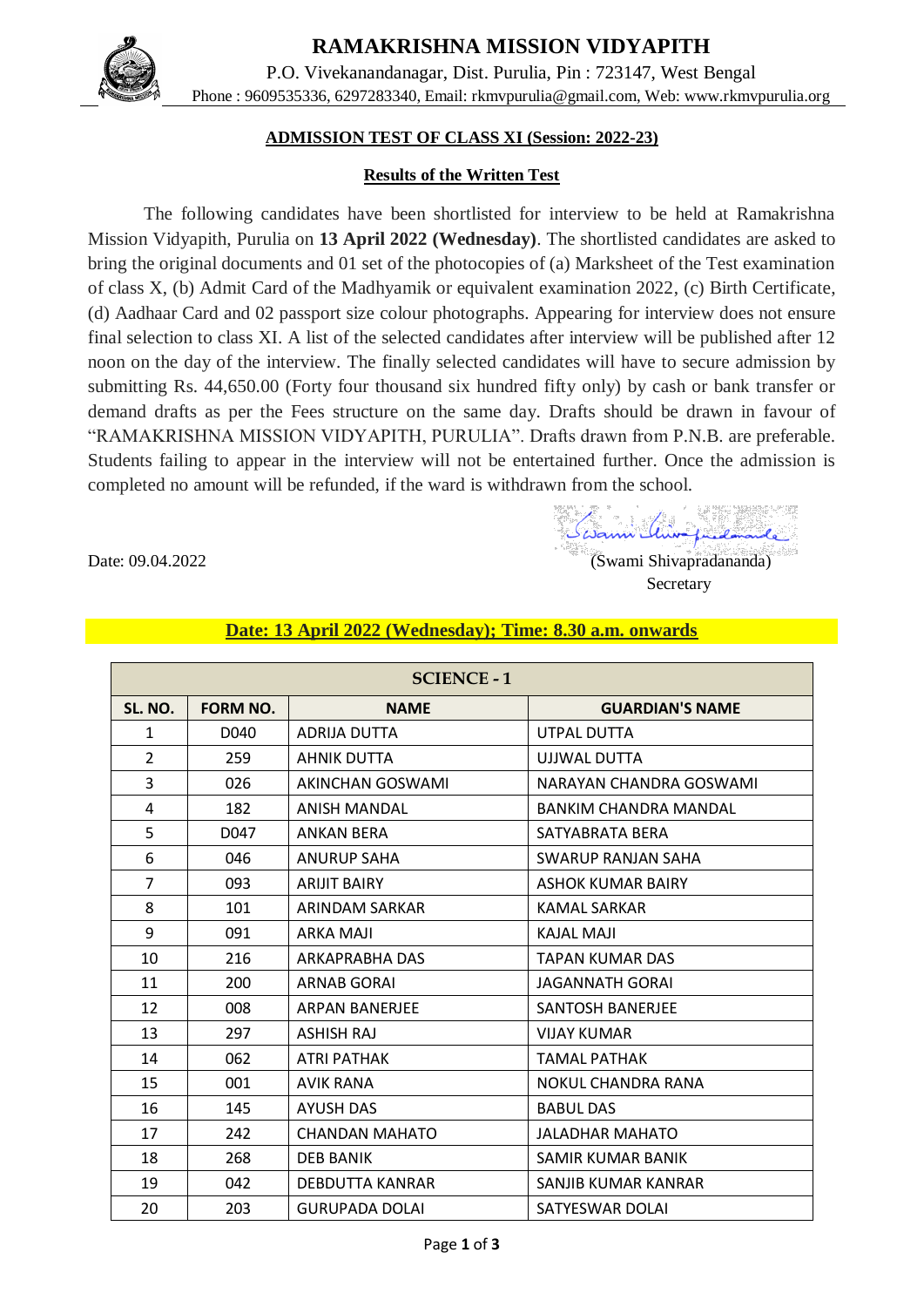

# **RAMAKRISHNA MISSION VIDYAPITH**

P.O. Vivekanandanagar, Dist. Purulia, Pin : 723147, West Bengal Phone : 9609535336, 6297283340, Email: [rkmvpurulia@gmail.com,](mailto:rkmvpurulia@gmail.com) Web: [www.rkmvpurulia.org](http://www.rkmvpurulia.org/)

| SL. NO. | <b>FORM NO.</b> | <b>NAME</b>            | <b>GUARDIAN'S NAME</b>   |
|---------|-----------------|------------------------|--------------------------|
| 21      | 104             | INDRANATH DEY          | SHIBARAM DEY             |
| 22      | 132             | JITANGSHU TALUKDAR     | <b>SRIJIT TALUKDAR</b>   |
| 23      | D034            | KIRAN ROY PRADHAN      | VIVEKANANDA ROY PARADHAN |
| 24      | 244             | KRISHNENDU BRAHMACHARI | SEKHAR BRAHMACHARI       |
| 25      | D048            | MD. SAROYAJ HOQUE      | TAJIMUL HOQUE            |
| 26      | D049            | <b>NAISHIK PRASAD</b>  | PRANAB KANTI PRASAD      |
| 27      | D032            | PARAMARTHA GHOSH       | PINTU GHOSH              |
| 28      | 138             | PRAKASH MAHATO         | <b>MADHUSUDAN MAHATO</b> |
| 29      | D039            | PRIYAM GHOSH           | <b>ASTAM GHOSH</b>       |
| 30      | 092             | RAHUL PATRA            | DHIRENDRA NATH PATRA     |
| 31      | 085             | RANIT SAMUI            | DILIP SAMUI              |
| 32      | 142             | ROHAN PATTANAYAK       | ROHIT PATTANAYAK         |
| 33      | 082             | RUDRADEEP GHOSHAL      | SHANKAR PRASAD GHOSHAL   |
| 34      | D033            | SAHISHNU RUDRA         | <b>JISHNU RUDRA</b>      |
| 35      | D041            | SAMARESH MAHATO        | SAHEBRAM MAHATO          |

## **Date: 13 April 2022 (Wednesday); Time: 10.00 a.m. onwards**

| SL. NO. | <b>FORM NO.</b> | <b>NAME</b>              | <b>GUARDIAN'S NAME</b>          |
|---------|-----------------|--------------------------|---------------------------------|
| 36      | 023             | SANKALAN JANA            | <b>GOUTAM KUMAR JANA</b>        |
| 37      | 010             | SANKHANIL BHATTACHARYYA  | ARUP BHATTACHARYYA              |
| 38      | 022             | SARTHAK DUTTA            | SUBRATA KUMAR DUTTA             |
| 39      | 162             | SAYAN DATTA              | MONOPAL DATTA                   |
| 40      | 240             | SAYANTAN BOSE            | SUBRATA KUMAR BOSE              |
| 41      | 130             | <b>SHOUVIK BANERJEE</b>  | TARUN KUMAR BANERJEE            |
| 42      | 228             | <b>SNEHASIS OJHA</b>     | DHIRENDRA NATH OJHA             |
| 43      | 018             | SOHAM DE                 | <b>HEMANTA DE</b>               |
| 44      | 171             | SOUJATO DINDA            | SOUMITRA DINDA                  |
| 45      | D046            | <b>SOUMEN BISWAS</b>     | <b>SWAPAN BISWAS</b>            |
| 46      | 151             | SOUMYAJIT GHOSH          | <b>MAHADEB GHOSH</b>            |
| 47      | 150             | SOUMYAJIT GHOSH          | <b>SUKUMAR GHOSH</b>            |
| 48      | D038            | SOUSTHAB MONDAL          | <b>MUKUL MANDAL</b>             |
| 49      | 052             | <b>SOUVIK MALLICK</b>    | <b>SUJIT MALLICK</b>            |
| 50      | 047             | SRIJAN CHATTERJEE        | <b>BISWAJIT CHATTERJEE</b>      |
| 51      | 020             | SUBHADEEP MONDAL         | <b>MAHADEB MONDAL</b>           |
| 52      | 133             | SUBHENDU CHAKRABORTY     | <b>GOURANGO CHAKRABORTY</b>     |
| 53      | 285             | <b>SUBHRADIP MAHATO</b>  | SHIBAPRASAD MAHATO              |
| 54      | 257             | <b>SUNAVA BHAUMIK</b>    | MADHUSUDAN BHAUMIK              |
| 55      | D035            | <b>SURYA ROY PRADHAN</b> | <b>VIVEKANANDA ROY PARADHAN</b> |